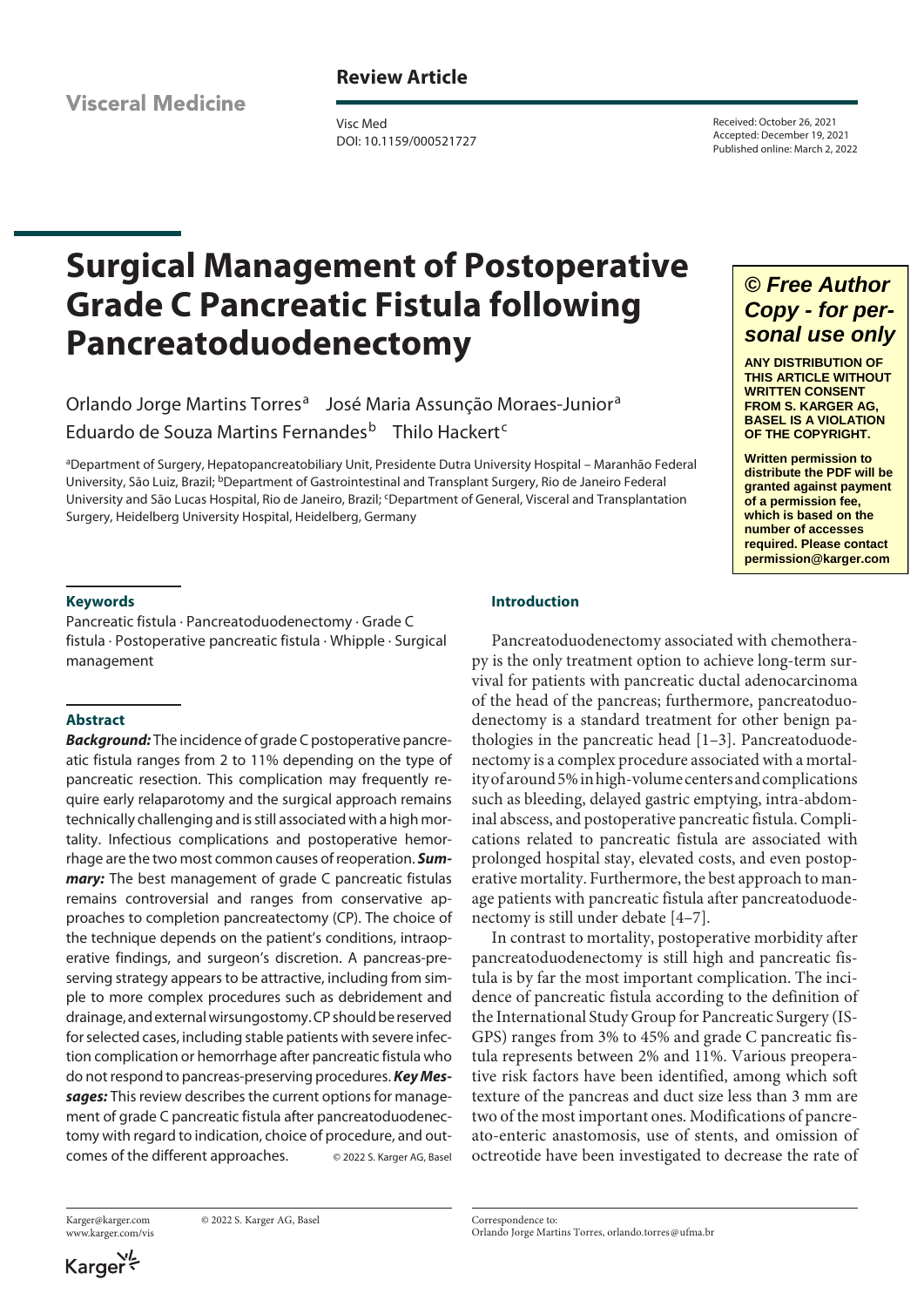**Table 1.** Pancreatic fistula according to ISGPF

| Pancreatic fistula (ISGPF)                                                |                                                                                                                                                                                                              |                                       |  |  |  |  |  |
|---------------------------------------------------------------------------|--------------------------------------------------------------------------------------------------------------------------------------------------------------------------------------------------------------|---------------------------------------|--|--|--|--|--|
| <b>BL</b>                                                                 | Grade B                                                                                                                                                                                                      | Grade C                               |  |  |  |  |  |
| Amylase > 3 times upper limit institutional<br>normal serum amylase value | Persistent drainage > 3 weeks<br>Clinically relevant change in management of POPF<br>Percutaneous or endoscopic drainage<br>Angiographic procedures for bleeding<br>Signs of infection without organ failure | Reoperation<br>Organ failure<br>Death |  |  |  |  |  |
| POPF, postoperative pancreatic fistula; BL, biochemical leak.             |                                                                                                                                                                                                              |                                       |  |  |  |  |  |

this dreaded complication, yet high-level evidence for mitigation remains scarce [[1](#page-7-0)–[4](#page-7-2)]. Regarding management, however, surgery is only considered after failure of all reasonable non-operative procedures, including especially, interventional radiology [[4–](#page-7-2)[7\]](#page-7-3).

Pancreatic fistula can frequently cause other major complications, such as intra-abdominal abscess, hemorrhage, wound infection, and bile leak, due to a highly erosive nature of the fluid. Relaparotomy is indicated for pancreatic fistula associated with uncontrolled hemorrhage, peritonitis, and intra-abdominal abscess, complications of which can be fatal in these patients [\[5,](#page-7-4) [7–](#page-7-3)[9\]](#page-7-5).

<span id="page-1-0"></span>Some preventive procedures to minimize the risk of pancreatic fistula such as primary total pancreatectomy, second-stage pancreatojejunostomy, and prophylactic occlusion of the pancreatic duct without anastomosis have been proposed, but not been generally accepted as also after such measures, complications have been observed. Patients with postoperative pancreatic fistula represent a heterogenous group; some can be managed merely with a conservative approach or radiological intervention for variable periods, whereas others need early surgical treatment to reduce associated complications [\[7–](#page-7-3) [9\]](#page-7-5).

If grade C pancreatic fistula after pancreatoduodenectomy requires early relaparotomy, surgical management still remains technically challenging and is associated with a high mortality. Postoperative hemorrhage and sepsis are the most serious complications related to leaking of pancreatic anastomosis after cephalic pancreatectomy and are the two most common causes for reoperation. Serious hemorrhage from pseudoaneurysms can further complicate pancreatic leakage, and after failure of radiologic endovascular procedures, emergency relaparotomy can be required for bleeding control. Sepsis is associated with failure of non-operative management, and the risk of dying is higher in cases of delayed surgical treatment [\[8,](#page-7-6) [9\]](#page-7-5).

The current literature provides various surgical strategies for surgical management of grade C pancreatic fis<span id="page-1-1"></span>tula. Improvements in terms of management of postoperative pancreatic fistula have been achieved with the use of radiologic drainage of infected collections and arterial embolization or stenting in case of massive bleeding. Morbidity and mortality depend on the capacity to control the source of bleeding or sepsis. However, nearly half of these patients will require a second operation [[10](#page-7-0)–[1](#page-7-0)[2](#page-7-7)]. The aim of this review was to describe the current options for management of grade C pancreatic fistula after pancreatoduodenectomy and attempt to identify the ideal technique according to the clinical condition of the patient and intraoperative findings.

## **Definitions**

The ISGPS defined pancreatic fistula as an abnormal communication between the pancreatic ductal "system" and another epithelial surface containing pancreas-derived, enzyme-rich fluid. For the diagnosis, any volume after postoperative day 3 with a value >3 times the upper limit of normal amylase is the necessary threshold. However, whenever an amylase activity is found without impact on the clinical outcome, no fistula should be reported as pancreatic fistula is only regarded when clinically relevant and then graded according to the ISGPS (Table 1) [[7](#page-7-3)–[9](#page-7-5)].

<span id="page-1-2"></span>This comprises two grades related to severity, namely, grade B (intermediate) and grade C (severe), whereas a mild enzyme secretion without any clinical consequence is termed a biochemical leak only. Grade C pancreatic fistula is associated with mortality rates of up to 50%. Appropriate identification and treatment of patients with grade C pancreatic fistula who are at risk of rapid deterioration is vital to reduce postoperative mortality [[10](#page-7-0)–[1](#page-7-0)[2](#page-7-7)]. No clear criterion for revisional surgery in grade C pancreatic fistula has been described to guide the surgeon and the choice of the technique is relying on the patient's conditions, intraoperative findings, and surgeon's discretion  $[12-15]$  $[12-15]$  $[12-15]$  $[12-15]$  $[12-15]$ .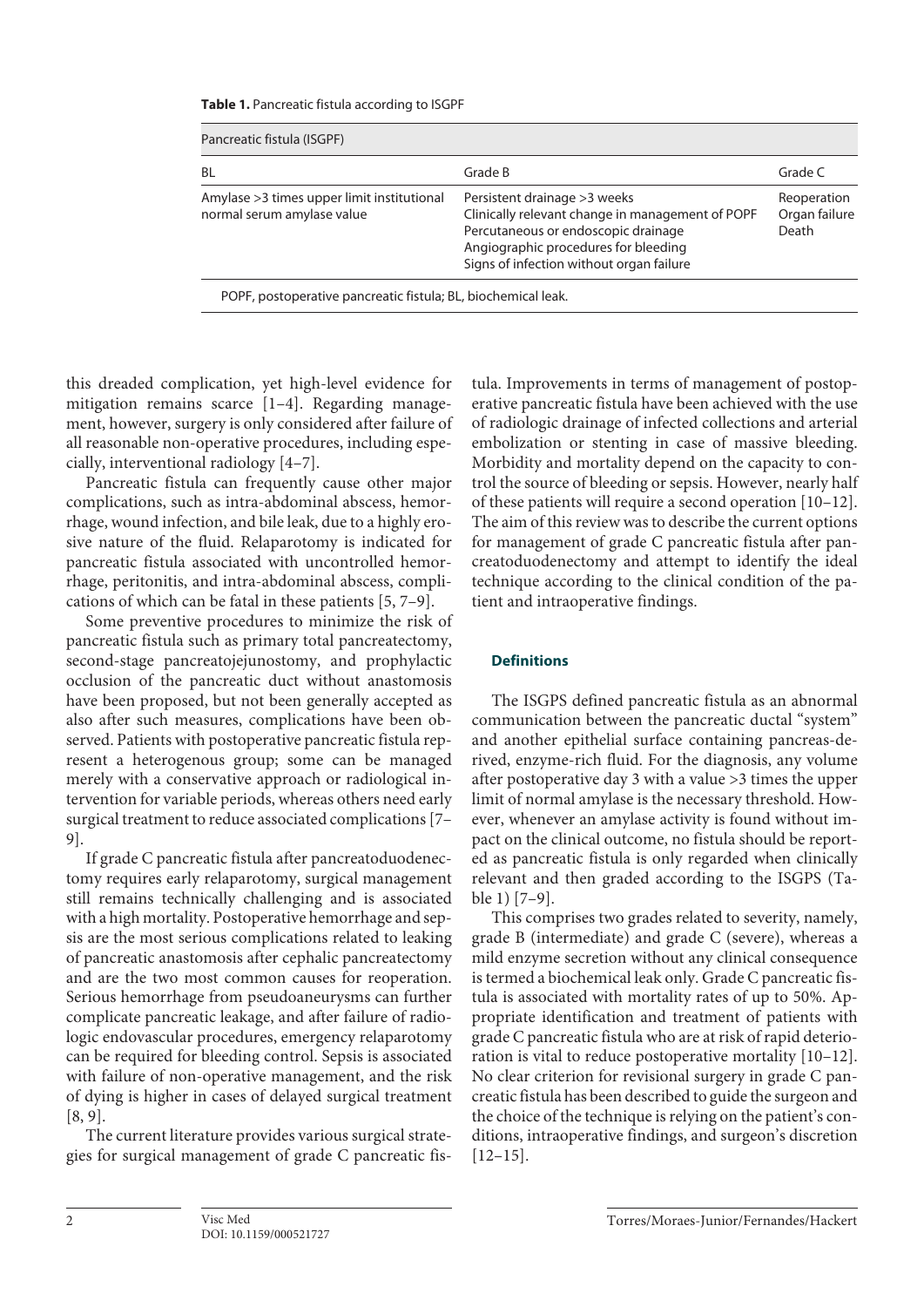**Table 2.** Types of reinterventions for grade C pancreatic fistula

| Technique                                   |                      | Year Author                | Ref                    |
|---------------------------------------------|----------------------|----------------------------|------------------------|
| 1 Primary suture (redo PJ anastomosis) 2018 |                      | Ma                         | [17]                   |
| 2 Debridement, lavage, drains               | 2005<br>2009         | De Castro<br>Haddad        | [12]<br>[16]           |
| 3 External wirsungostomy                    | 2012<br>2013<br>2013 | Denost<br>Paye<br>Ribero   | [20]<br>[19]<br>$[18]$ |
| 4 Internal wirsungostomy                    | 2010<br>2010         | - Xu<br>Kent               | [21]<br>$[22]$         |
| 5 Pancreatic duct occlusion                 | 2014                 | Balzano                    | [15]                   |
| 6 Salvage pancreatogastrostomy              | 2008<br>2012         | <b>Bachellier</b><br>Govil | $[23]$<br>[24]         |
| 7 CP                                        | 2006                 | Tamijmarane                | 1311                   |

According to the ISGPF definition [\[7\]](#page-7-3), grade C pancreatic fistula requires reoperation and is related to organ failure and death. Its incidence varies between 2% and 11% and is associated with 20–35% mortality rate. Reoperation remains an undeniable valuable option in cases where abdominal complications such as severe peritonitis, sepsis, or massive bleeding cannot be controlled by an interventional approach and the life-threatening nature of grade C pancreatic fistula becomes the indication for revisional surgery.

<span id="page-2-0"></span>Some strategies have been described during reoperation for patients with grade C pancreatic fistula and are classified as completion pancreatectomy (CP) and procedures that preserve the pancreatic remnant. The decision to remove the pancreas remnant or to perform a pancreas-preserving procedure is a difficult task. The most common pancreas-preserving procedures are pancreas debridement with lavage and drains, primary suture, new pancreatic-enteric anastomosis, internal or external wirsungostomy, pancreatic duct occlusion, and salvage pancreatogastrostomy [\[8,](#page-7-6) [9](#page-7-5)]. These procedures are technically easier than CP and preserve pancreatic function. However, they often expose the patient to additional reoperations and associated complications because of the potential persistence of the pancreatic fistula [[1](#page-7-0)0[–1](#page-7-0)[6\]](#page-7-8). Severe hemodynamic instability is an indication for performing a pancreas-preserving technique, particularly external wirsungostomy or debridement and drain placement. Low mortality rates in grade C pancreatic fistula can be expected in centers dedicated to pancreatic surgery and experienced in handling such complications. General and gastrointestinal surgeons must be aware of the available procedures when surgical management is necessary in these difficult situations [[8,](#page-7-6) [9,](#page-7-5) [1](#page-7-0)[2](#page-7-7)–[1](#page-7-0)[6\]](#page-7-8).

## **Techniques**

Indication for relaparotomy after pancreatoduodenectomy is associated with life-threatening complications such as uncontrolled late hemorrhage or peritoneal sepsis due to pancreatic fistula. Furthermore, it may be required after interventional bleeding control for hematoma evacuation and potentially focus control. During relaparotomy for grade C pancreatic fistula, the management of pancreatic stump includes different techniques and is classified as pancreas-preserving approaches or CP (Table 2) [[1](#page-7-0)[2](#page-7-7), [1](#page-7-0)[5](#page-7-4)[–2](#page-7-7)[4\]](#page-7-2). Intraoperative findings frequently dictate the choice of the procedure, which is often determined by clinical instability and duration as well as bleeding and collateral damage risk of the procedure[\[1](#page-7-0)[7–](#page-7-3)[1](#page-7-0)[9](#page-7-5), [2](#page-7-7)[1–](#page-7-0)[2](#page-7-7)[4\]](#page-7-2) (Table 3).

## <span id="page-2-1"></span>*Debridement and Drainage*

Debridement and drainage are the basis of operations for patients with grade C pancreatic fistula after failure of interventional procedures. The outcomes of debridement and drainage must be considered in these patients. Simple drainage of the abdominal cavity consists of debridement of necrotic tissue, hemostasis of the pancreatic parenchyma or other bleeding sources, lavage of the abdominal cavity, and use of drains (Fig. 1) [[1](#page-7-0)[3](#page-7-1), [2](#page-7-7)[5\]](#page-7-4).

<span id="page-2-2"></span>At the time of reoperation, surgical conditions in the abdominal cavity can be challenging, and debridement and drainage might remain the only option. In case of limited disruption of the pancreato-jejunal anastomosis, simple debridement and drainage is also indicated; oversewing of the anastomosis has little value and low success rates [\[1](#page-7-0)[3,](#page-7-1) [1](#page-7-0)[5](#page-7-4), [2](#page-7-7)[5\]](#page-7-4).

Hemodynamically unstable patients with metabolic acidosis and coagulopathies represent another indication for debridement and drainage. A very quick laparotomy is performed and rapid return of the patient to the ICU is mandatory. Simple drainage is frequently associated with high rates of reoperations – as known from surgery in necrotizing acute pancreatitis – when compared with CP or external wirsungostomy. However, the mortality is frequently low [\[1](#page-7-0)[3,](#page-7-1) [1](#page-7-0)[5](#page-7-4), [2](#page-7-7)[5\]](#page-7-4).

## *Main Pancreatic Duct Occlusion*

In this case, the pancreatic remnant has no continuity and does not allow repeat reconstruction, and the small bowel is occluded with linear stapler. The pancreatic duct is identified and occluded with interrupted non-absorbable sutures, the pancreatic stump can be transfixed including the pancreatic duct, and a fine purse string could be made without cannulation of the duct (Fig. 2). To minimize secretion leaks from minor ducts, the pancreatic cut surface should be also occluded. More recently, some chemical substances have been proposed to occlude the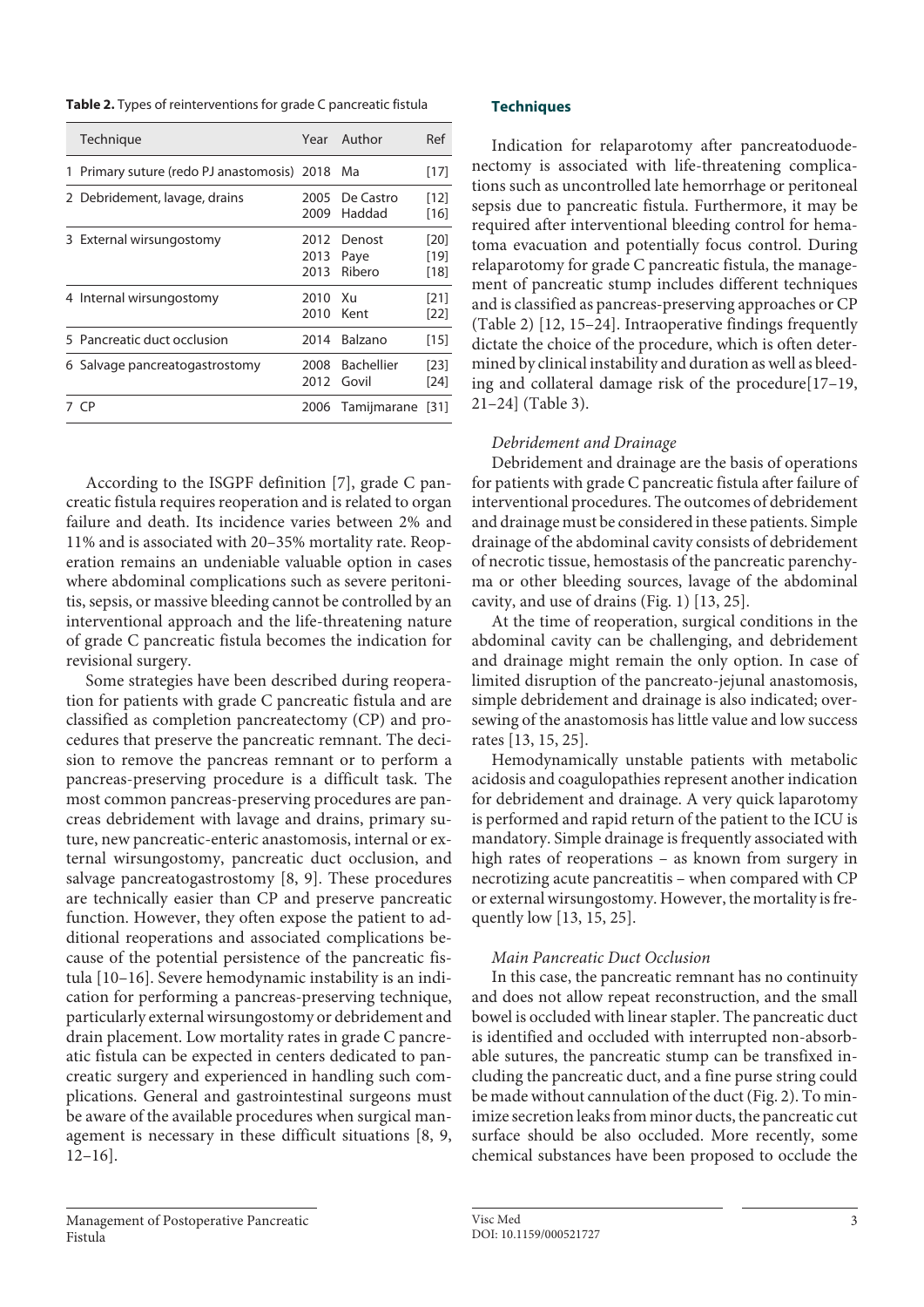| Author            | Year | Drainage    | Redo | Occlusion | PG          | <b>CP</b>   | Ext wir     | Int wir     | Ref    |
|-------------------|------|-------------|------|-----------|-------------|-------------|-------------|-------------|--------|
| De Castro         | 2005 | 25          |      |           |             | $\mathbf 0$ |             |             | $[12]$ |
| Tamijmarane       | 2006 |             |      |           |             | 56.5        |             |             | $[31]$ |
| Muller            | 2007 |             |      |           |             | 39.1        |             |             | $[29]$ |
| <b>Bachellier</b> | 2008 |             |      |           | $\mathbf 0$ | 50          |             |             | $[23]$ |
| <b>Fuks</b>       | 2009 | $\mathbf 0$ |      |           |             | 50          |             |             | $[3]$  |
| Haddad            | 2009 | 11.1        |      |           |             | 40          |             |             | $[16]$ |
| Kent              | 2010 |             |      |           |             |             |             | $\mathbf 0$ | $[22]$ |
| Xu                | 2010 |             |      |           |             | 20          |             | $\mathbf 0$ | $[21]$ |
| Denost            | 2012 |             |      |           |             |             | 28.5        |             | $[20]$ |
| Govil             | 2012 | 67          |      |           | $\Omega$    | 50          |             |             | $[24]$ |
| Paye              | 2013 | $\Omega$    |      |           |             | 50          | 8.3         |             | $[19]$ |
| Ribero            | 2013 |             |      |           |             | 43.5        | $\mathbf 0$ |             | $[18]$ |
| Balzano           | 2014 | 30          |      | 29        |             | 21          |             |             | $[15]$ |
| Almond            | 2015 |             |      |           |             | 52.6        |             |             | $[37]$ |
| Nentwich          | 2015 |             |      |           |             | 55          |             |             | $[34]$ |
| Wiltberger        | 2015 | 15.3        |      |           |             |             |             |             | $[27]$ |
| Horvath           | 2016 |             |      |           |             |             | 16.7        |             | $[26]$ |
| Ma                | 2018 | 26.7        | 33.3 |           |             |             | 25          |             | $[17]$ |
| Wronski           | 2019 | 56.3        |      |           |             | 47.1        | 50          |             | $[13]$ |

**Table 3.** Mortality after different treatment of grade C pancreatic fistula, %



main pancreatic duct such as cyanoacrylate (Dermabond® – Ethicon) or fibrin glue (Tissucol® – Baxter) [\[1](#page-7-0)[6,](#page-7-8) [2](#page-7-7)[5](#page-7-4), [2](#page-7-7)[6\]](#page-7-8).

After occlusion of the pancreatic duct, the endocrine function may be preserved, and complete exocrine insufficiency may be minimized by enzymatic substitution. Complications related to the procedure are severe hemorrhage, postoperative pancreatitis, permanent exocrine insufficiency, and risk of late endocrine insufficiency due to pancreatic atrophy. This technique is reserved for selected patients with friable pancreas and small pancreatic duct. Duct occlusion includes the resection of the jejunal limb, conversion from an activated pancreatic fistula involving small bowel secretion to a pure pancreatic fistula avoiding the association and subsequent activation of pancreatic enzymes by the biliary and enteric secretion. In pancreatic duct occlusion, the theoretical advantages in preservation of the pancreas are associated with a high rate of second relaparotomy and risk of persistent pancreatic fistula. Therefore, the potential advantages of duct occlusion remain questionable when compared to debridement and drainage [\[1](#page-7-0)[6](#page-7-8), [2](#page-7-7)[5,](#page-7-4) [2](#page-7-7)[6\]](#page-7-8).

Additional relaparotomy is more common after pancreatic duct occlusion than after CP. Second reoperation may also cause blood loss. However, blood loss and blood transfusion have been described to be similar between CP and pancreatic duct occlusion. No difference in mortality was observed between CP and pancreatic duct occlusion  $(p = 0.610)$  [\[1](#page-7-0)[6,](#page-7-8) [2](#page-7-7)[5](#page-7-4), [2](#page-7-7)[6\]](#page-7-8).

## <span id="page-3-0"></span>*External Wirsungostomy*

<span id="page-3-1"></span>This procedure is indicated for grade C pancreatic fistula and for patients in bad health condition when rapid laparotomy is necessary. The pancreatic-enteric anastomosis is dismantled, and the stump of the jejunum is closed with a stapler. An over suture is used to avoid bleeding. The remnant of the pancreatic duct is cannulated with a silicone tube with lateral holes at the internal end to maximize pancreatic juice drainage and fixed in the pancreatic duct. The free end of the catheter is passed through the abdominal wall and fixed to the skin, allowing drainage of fluids out of the abdomen (Fig. 3) [\[1](#page-7-0)[7,](#page-7-3) [2](#page-7-7)[7\]](#page-7-3).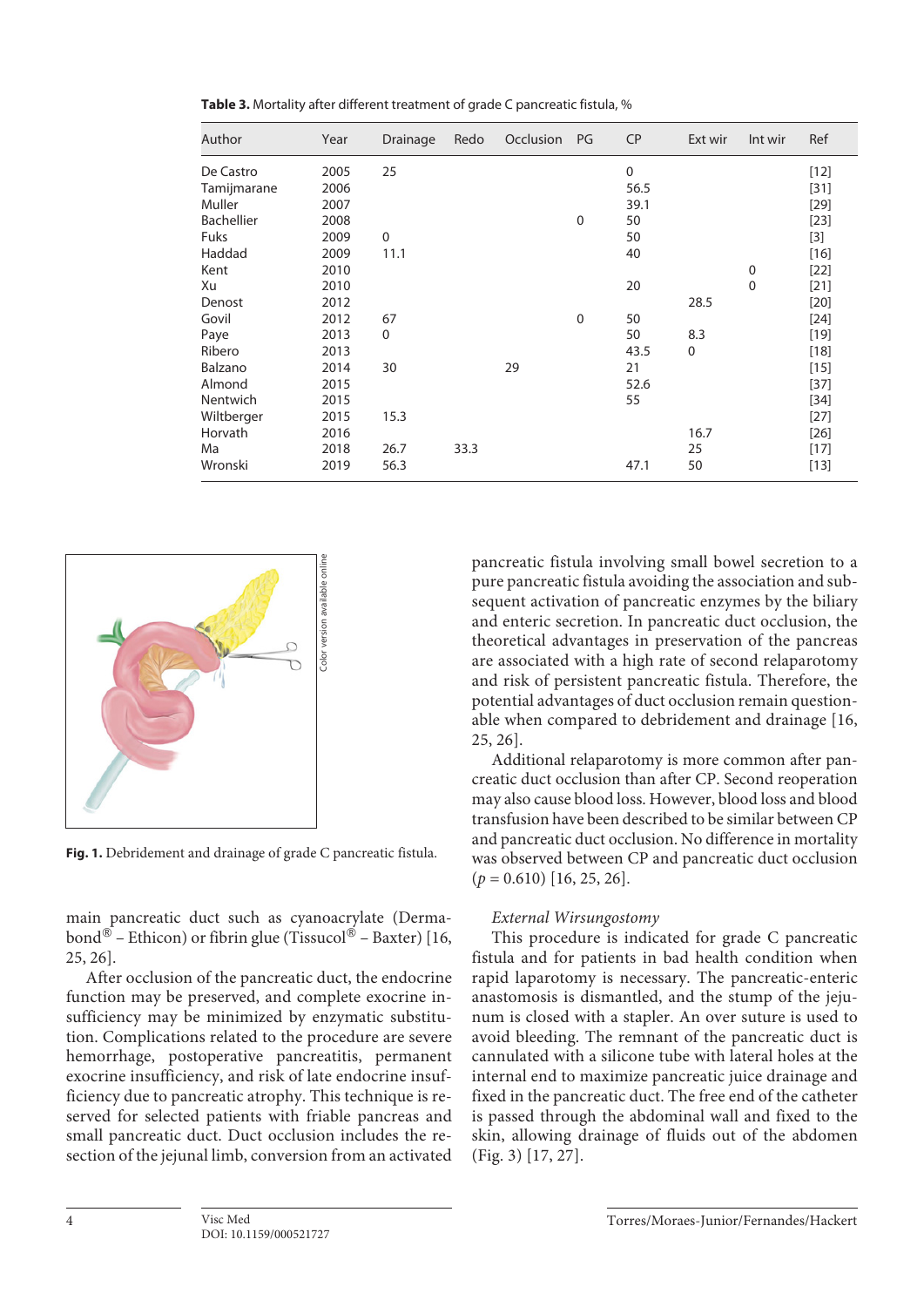

**Fig. 2. a** Main pancreatic duct occlusion. **b** Wirsungography. **c** Pancreatic duct occlusion with cyanoacrylate.



**Fig. 3. a** External wirsungostomy. **b** Stent into the pancreatic duct. **c** External drainage.

Two drains are placed through the right and the left side in the abdominal cavity that are removed when the output is reduced to <50 mL/day. Feeding jejunostomy can be performed in some patients, distal to the gastric enteric anastomosis to provide enteral nutrition. Total parenteral nutrition is indicated in all patients and should start as soon as possible [\[1](#page-7-0)[7–](#page-7-3)[2](#page-7-7)[1](#page-7-0), [2](#page-7-7)[7\]](#page-7-3). Of the 21 patients who underwent wirsungostomy, 6 patients subsequently died of liver failure, refractory septic shock, or mesenteric ischemia (28.5%). The median length of hospital stay was 42 days (range: 34–60 days). Three patients (14.3%) developed diabetes mellitus during follow-up [\[20](#page-7-7)].

Ribero et al. [\[1](#page-7-0)[8\]](#page-7-6) analyzed 42 patients with grade C pancreatic fistula who underwent surgical treatment including CP in 23 patients and external tube pancreatostomy in 9 patients. Indications for reoperation and operative time were similar in both procedures, while postoperative mortality was significantly higher after CP

 $(43.5\% \text{ vs. } 0\%, p = 0.03)$ . Moreover, a second emergency reoperation was higher after CP (39.1% vs. 11.1%) [\[1](#page-7-0)[9](#page-7-5)– [2](#page-7-7)[1\]](#page-7-0).

External wirsungostomy was performed in 12 patients by Paye et al. [\[1](#page-7-0)[9\]](#page-7-5), 2 patients died (17%), 10 patients developed postoperative complications, and reoperation was necessary in 3 patients. Salvage relaparotomy and repeat pancreatojejunostomy was attempted after a median delay of 130 days in 10 patients and was successful in 9 patients (90%). Long-term endocrine function was preserved in 66% of the patients [[2](#page-7-7)0].

<span id="page-4-0"></span>In any case, a second procedure is necessary (re-pancreatojejunostomy) several months later, after stabilization and recovery of the patient (two-step procedure). External wirsungostomy is a safe and feasible alternative associated with excellent long-term results, preserving pancreatic endocrine and exocrine functions. However, further validation is necessary to confirm its feasibility and safety [[1](#page-7-0)[7](#page-7-3), [2](#page-7-7)[6,](#page-7-8) [2](#page-7-7)[8](#page-7-6)].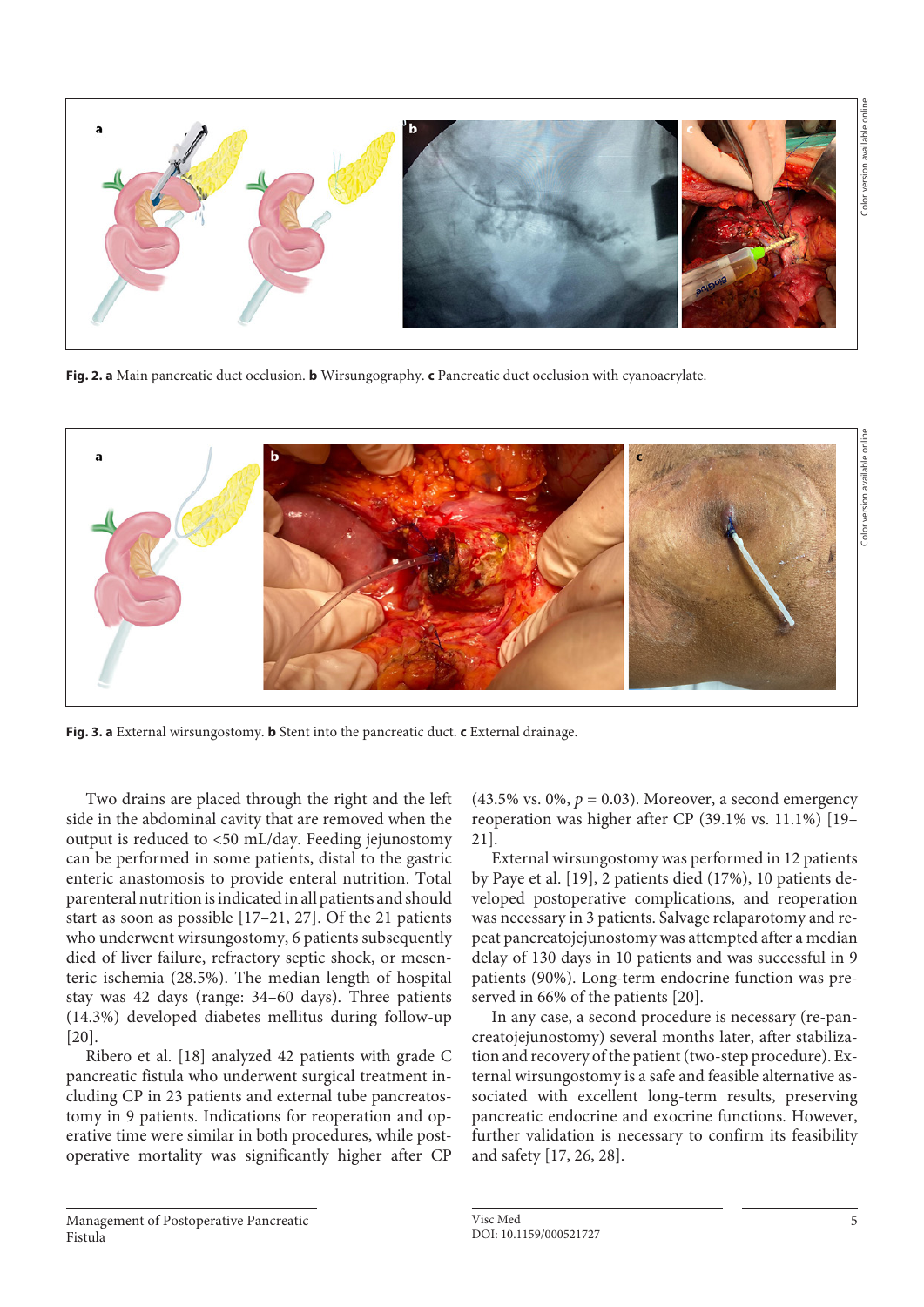

**Fig. 4.** Internal wirsungostomy. **Fig. 5.** Salvage pancreatogastrostomy.

Modified external wirsungostomy is the preferred approach in patients with a viable pancreatic stump. Multiple reinterventions and deteriorating organ function are important factors associated with mortality after reoperation. A timely reintervention after the diagnosis of grade C pancreatic fistula may improve mortality by minimizing multiorgan failure. Still, external wirsungostomy may decrease the need for reintervention when compared with simple drainage of the pancreatic anastomosis [[1](#page-7-0)[3\]](#page-7-1).

## *Internal Wirsungostomy*

In case of internal wirsungostomy (bridge anastomosis) with or without resection, the cut surface of the pancreas remnant is another possible procedure for grade C pancreatic fistula which has, however, been only anecdotally reported. A stent is introduced and fixed in the pancreatic duct and placed in the first jejunal loop by enterotomy and fixed by suture to avoid the risk of migration through bowel peristalsis (Fig. 4) [[22](#page-7-7), [2](#page-7-7)[3\]](#page-7-1).

Kent et al. [\[22\]](#page-7-7) performed this technique in 5 patients, all patients survived and were discharged from hospital after a median duration of 41 days. No pancreaticocutaneous fistula, stricture, or atrophy of the remnant was observed [\[2](#page-7-7)[3\]](#page-7-1).

Seven patients underwent internal wirsungostomy by Xu et al. [\[2](#page-7-7)[1\]](#page-7-0). The blood loss and average in-hospital time were inferior when compared with CP ( $p < 0.05$ ). After CP, the mortality was 20%, whereas no mortality was observed after internal wirsungostomy. Diabetes and diarrhea were found in all patients with CP compared to none of the patients with bridge anastomosis, however, slight hypertriglyceridemia controlled without insulin was observed in 1 patient [\[22\]](#page-7-7). Bridge anastomosis is a simple, easy, and safe procedure that can preserve the exocrine and endocrine function of the pancreas and decrease the mortality of reoperation.<sup>24</sup>

#### *Pancreatogastrostomy*

Salvage pancreatogastrostomy was analyzed in two studies after grade C pancreatic fistula following initial pancreatojejunostomy. Salvage pancreatogastrostomy was reported by Bachellier et al. [[2](#page-7-7)[3](#page-7-1)]. They reported on 12 patients with PJ leaks after PD, 8 of whom were treated by CP, and 4 treated by pancreatogastrostomy. The decision to perform pancreatogastrostomy was made during laparotomy and based on (1) identification of viable pancreatic remnant, (2) major rupture of the pancreatojejunostomy, and (3) attempt to redo the previous pancreatojejunostomy which was considered hazardous [[2](#page-7-7)[4](#page-7-2), [2](#page-7-7)[8\]](#page-7-6).

The technique consists of debridement of the necrotic portion of the pancreatic stump, to identify healthy tissue after taking down the pancreatojejunostomy. Sufficient mobilization of the pancreatic remnant off the splenic vein is necessary to allow telescoping into the gastric lumen. Two layers of absorbable sutures are used to secure the anastomosis in a small gastrotomy of approximately half of the diameter of the pancreas. The pancreatic stump is inserted through this gastrotomy into the stomach (Fig. 5). An anterior gastrotomy is performed to place additional sutures. Postoperative nasogastric decompression of the stomach is necessary to facilitate good drainage of pancreatic juice [[2](#page-7-7)[4](#page-7-2), [2](#page-7-7)[8\]](#page-7-6). Based on these reports, salvage pancreatogastrostomy is associated with lower rates or reinterventions as well as endocrine dysfunction compared to other procedures [\[2](#page-7-7)[4,](#page-7-2) [2](#page-7-7)[8](#page-7-6)].

In addition, no mortality was observed in these two studies which include 8 patients when compared with 50% mortality after CP. Salvage pancreatogastrostomy is technically easy because the location of the stomach and pancreas and the thickness and vascularity of the stomach wall, minimize the risk of infection complications. Yet, the procedure is restricted to patients with previous pancreatojejunostomy [\[2](#page-7-7)[8\]](#page-7-6).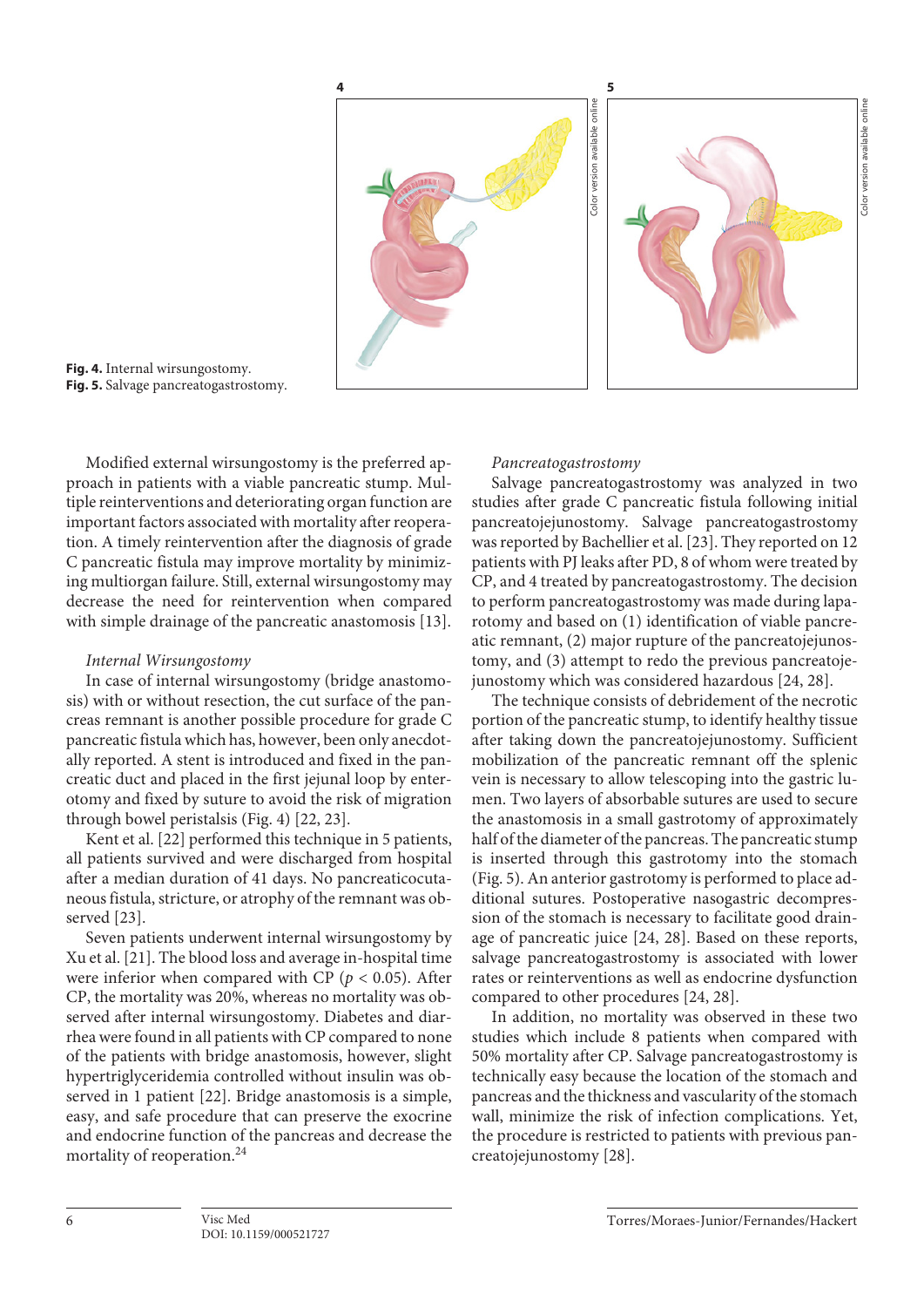

Fig. 6. Completion pancreatectomy.

## *Completion Pancreatectomy*

Once considered the standard approach as a salvage procedure for grade C pancreatic fistula, recently CP has been indicated in only selected patients due to its high rates of perioperative morbidity and mortality, as well as the inevitable development of endocrine and exocrine pancreatic insufficiency. Some authors have even suggested that CP should not be considered as treatment of grade C pancreatic fistula. However, CP seems to be the only option to achieve sterilization of the infection source and decrease the possibility of reoperation [[2](#page-7-7)[9](#page-7-5)– [33](#page-7-1)].

The operating field is commonly characterized by local sepsis, significant inflammation, and tissue necrosis. The pancreatic anastomosis should be evaluated by the extent of anastomotic dehiscence, the degree of surrounding inflammation, the presence of necrosis or abscess, the quality of the pancreatic parenchyma, the extent of the gap between the pancreas and the jejunal limb, and the quality of the jejunal serosa [\[30](#page-7-1), [3](#page-7-1)[4,](#page-7-2) [3](#page-7-1)[5\]](#page-7-4).

An intraoperative finding of necrotizing pancreatitis associated with fistula is an indication for CP. However, visceral adhesions in delayed reoperation and a difficult access to the pancreatic stump may reduce the possibility of CP. Some indications for CP are when the disruption exceeds 180° of the suture line, extensive necrosis of the pancreatic stump, and inability to find the main pancreatic duct [\[33–3](#page-7-1)[6](#page-7-8)].

CP consists of the removal of the remnant pancreas with the distal segment of the jejunal reconstruction loop and usually splenectomy (Fig. 6). The bile duct anastomosis can generally be preserved unless the distance between the pancreato- and hepatojejunostomy is too short to safely cut and close the remaining jejunum. CP is an aggressive and difficult procedure because of poor intraoperative conditions. Splenectomy is associated to risk of ischemia of the gastric remnant. However, spleen-preserving emergency CP is technically sometimes even more difficult during relaparotomy. CP is associated with longer operative time when compared with simple drainage ( $p = 0.013$ ) or external wirsungos $tomy (p = 0.044)$  [\[2](#page-7-7)[9,](#page-7-5) [3](#page-7-1)[4–](#page-7-2)[3](#page-7-1)[7](#page-7-3)].

Inevitably, CP results in a complete exocrine and endocrine pancreatic insufficiency, associated with a condition named "brittle" diabetes. This is potentially associated with complications of glucose regulation, even death due to acute hypoglycemia, long-term diabetes, and ketoacidosis. It therefore requires an excellent postoperative management of this type of diabetes. Following CP, hospital readmission rate has been observed in 56% of patients due to endocrine problems and impaired quality of life [[2](#page-7-7)[9,](#page-7-5) [3](#page-7-1)[6](#page-7-8), [3](#page-7-1)[7\]](#page-7-3). However, CP eliminates the problem of leakage and fluid collection. Recently total pancreatectomy associated with islet autotransplantation is an attractive option with lower incidence of postoperative diabetes. Still, this procedure is only available in some specialized centers due to complex requirements in terms of cell processing and regulatory limitations [[3](#page-7-1)0[–3](#page-7-1)[5](#page-7-4), [3](#page-7-1)[7\]](#page-7-3).

In conclusion, surgical treatment of pancreas anastomotic insufficiency remains a challenge after pancreatoduodenectomy. The literature provides various surgical therapeutic strategies. The choice of the technique depends on the patient's conditions, intraoperative findings, and surgeon's discretion. The pancreas-preserving strategy appears to be attractive, including simple to more complex procedures. Debridement and drainage are indicated in patient with uncomplicated dehiscence or in severe hemodynamic instability. Debridement appears to be simple, safe, and effective and associated with low mortality. External wirsungostomy is a safe and feasible technique and should be one of the techniques primarily considered. These techniques seem to be the preferred treatment option at present. CP should not be the first treatment option. The role of CP is declining in favor of more conservative strategies for patients with grade C pancreatic fistula. This technique is commonly indicated for selected stable patients with severe infection complication with extensive necrosis or hemorrhage after pancreatic fistula who do not respond to pancreas-preserving procedures. Severe hemodynamic instability is an indication for a pancreas-preserving technique, particularly external wirsungostomy or debridement and drain placement. A better understanding of endocrine and endocrine insufficiency is essential during the decision for CP. In some cases, the final decision depends on personal experience and preference of individual surgeon.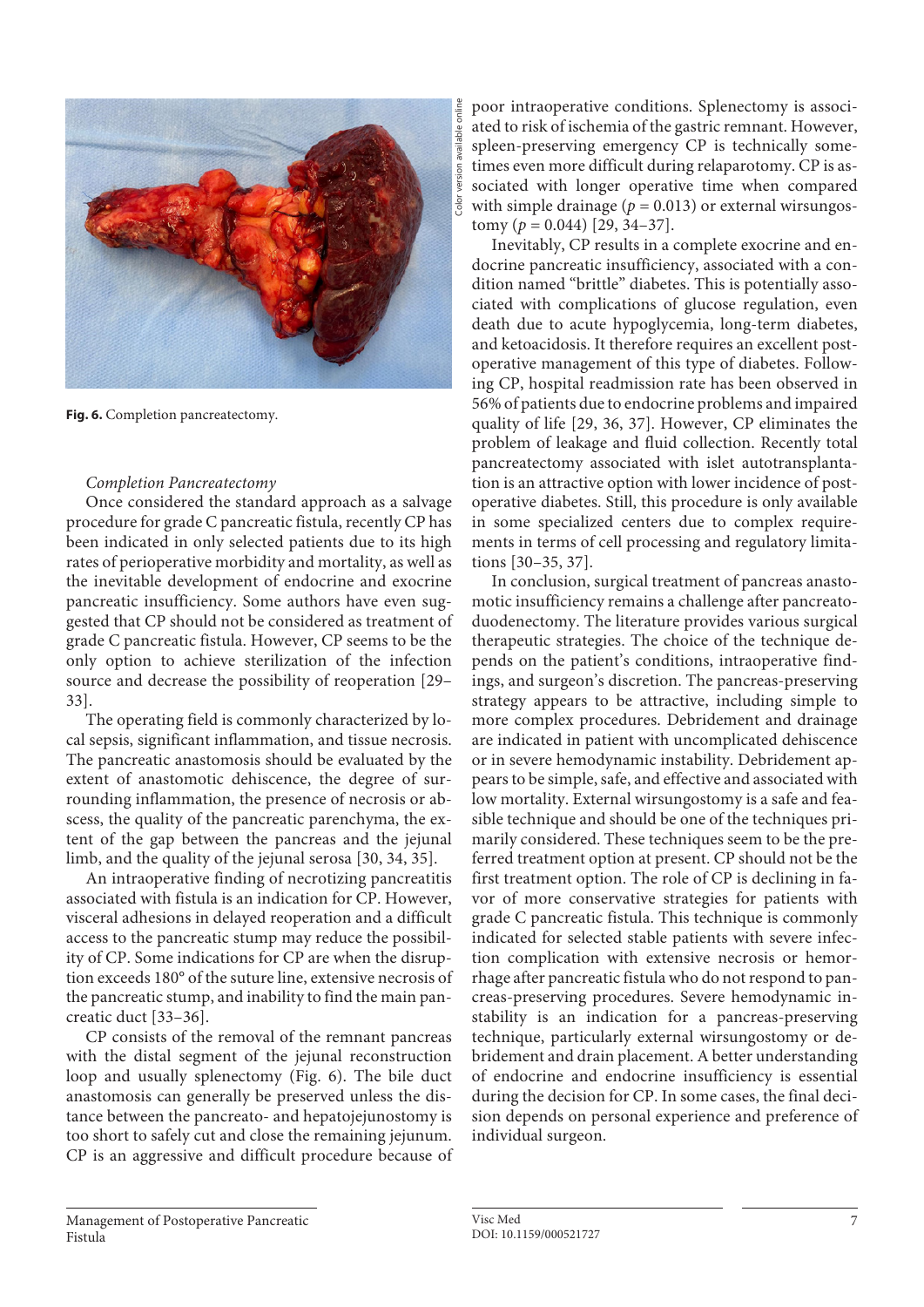### **Conflict of Interest Statement**

The authors have no conflicts of interest to declare.

### **Funding Sources**

No funding was received.

### **References**

- <span id="page-7-0"></span>[1](#page-0-0) Torres OJM, Fernandes ESM, Vasques RR, Waechter FL, Amaral PCG, Rezende MB, et al. Pancreatoduodenectomy: Brazilian practice patterns. [Arq Bras Cir Dig](https://www.karger.com/Article/FullText/521727?ref=1#ref1). 2017;30:190– 6.
- <span id="page-7-7"></span>[2](#page-0-0) Torres OJM, Costa RCNDC, Costa FFM, Neiva RF, Suleiman TS, Souza YLMS, et al. Modified Heidelberg technique for pancreatic anastomosis. [Arq Bras Cir Dig](https://www.karger.com/Article/FullText/521727?ref=2#ref2). 2017;30:260– 3.
- <span id="page-7-1"></span>[3](#page-0-0) Fuks D, Piessen G, Huet E, Tavernier M, Zerbib P, Michot F, et al. Life-threatening postoperative pancreatic fistula (grade C) after pancreaticoduodenectomy: incidence, prognosis, and risk factors. [Am J Surg](https://www.karger.com/Article/FullText/521727?ref=3#ref3). 2009; 197(6):702–9.
- <span id="page-7-2"></span>[4](#page-0-1) Miyagawa S, Makuuchi M, Kawasaki S, Ogiwara M. Second-stage pancreatojejunostomy following pancreatoduodenectomy in highrisk patients. [Am J Surg.](https://www.karger.com/Article/FullText/521727?ref=4#ref4) 1994;168:66–8.
- <span id="page-7-4"></span>[5](#page-0-1) Zhou YM, Zhou X, Wan T, Xu D, Si XY. An evidence-based approach to the surgical interventions for severe pancreatic fistula after pancreatoduodenectomy. [Surgeon.](https://www.karger.com/Article/FullText/521727?ref=5#ref5) 2018; 16(2):119–24.
- <span id="page-7-8"></span>[6](#page-0-1) Luu AM, Krasemann L, Fahlbusch T, Belyaev O, Janot-Matuschek M, Uhl W, et al. Facing the surgeon's nightmare: incidence and management of postoperative pancreatic fistulas grade C after pancreaticoduodenectomy based on the updated definition of the International Study Group of Pancreatic Surgery (ISGPS). [J Hepatobiliary Pancreat Sci.](https://www.karger.com/Article/FullText/521727?ref=6#ref6) 2020; 27:171–81.
- <span id="page-7-3"></span>[7](#page-0-1) Bassi C, Marchegiani G, Dervenis C, Sarr M, Abu Hilal M, Adham M, et al. The 2016 update of the International Study Group (IS-GPS) definition and grading of postoperative pancreatic fistula: 11 years after. [Surgery](https://www.karger.com/Article/FullText/521727?ref=7#ref7). 2017;161:584–91.
- <span id="page-7-6"></span>[8](#page-1-0) Callery MP, Pratt WB, Kent TS, Chaikof EL, Vollmer CM Jr. A prospectively validated clinical risk score accurately predicts pancreatic fistula after pancreatoduodenectomy. [J](https://www.karger.com/Article/FullText/521727?ref=8#ref8) [Am Coll Surg.](https://www.karger.com/Article/FullText/521727?ref=8#ref8) 2013;216:1–14.
- <span id="page-7-5"></span>[9](#page-1-0) Smits FJ, van Santvoort HC, Besselink MG, Batenburg MCT, Slooff RAE, Boerma D, et al. Management of severe pancreatic fistula after pancreatoduodenectomy. [JAMA Surg.](https://www.karger.com/Article/FullText/521727?ref=9#ref9) 2017;  $152:540-8.$
- [10](#page-1-1) McMillan MT, Vollmer CM Jr, Asbun HJ, Ball CG, Bassi C, Beane JD, et al. The characterization and prediction of ISGPF grade C fistulas following pancreatoduodenectomy. [J](https://www.karger.com/Article/FullText/521727?ref=10#ref10) [Gastrointest Surg.](https://www.karger.com/Article/FullText/521727?ref=10#ref10) 2016;20:262–76.

## **Author Contributions**

Torres, O.J.M.: conception and design of study, acquisition of data, interpretation, drafting of manuscript, critical revision, and approval of final version. Moraes-Junior, J.M.A.: acquisition of data, interpretation, and approval of final version of manuscript. Fernandes, E.D.S.M.: conception and design of study, acquisition of data, critical revision, and approval of final version. Hackert, T.: acquisition of data, interpretation, critical revision, and approval of final version.

- [11](#page-1-1) Hackert T, Werner J, Büchler MW. Postoperative pancreatic fistula. [Surgeon](https://www.karger.com/Article/FullText/521727?ref=11#ref11). 2011;9: 211–7.
- [12](#page-1-1) De Castro SM, Busch OR, van Gulik TM, Obertop H, Gouma DJ. Incidence and management of pancreatic leakage after pancreatoduodenectomy. [Br J Surg](https://www.karger.com/Article/FullText/521727?ref=12#ref12). 2005;92:1117– 23.
- [13](#page-1-2) Wronski M, Cebulski W, Witkowski B, Guzel T, Karkocha D, Lech G, et al. Surgical management of the grade C pancreatic fistula after pancreatoduodenectomy. [HPB.](https://www.karger.com/Article/FullText/521727?ref=13#ref13) 2019; 21: 1166–74.
- [14](#page-1-2) Bouras AF, Marin H, Bouzid C, Pruvot FR, Zerbib P, Truant S. Pancreas-preserving management in reinterventions for severe pancreatic fistula after pancreatoduodenectomy: a systematic review. [Langenbecks Arch](https://www.karger.com/Article/FullText/521727?ref=14#ref14) [Surg.](https://www.karger.com/Article/FullText/521727?ref=14#ref14) 2016;401:141–9.
- [15](#page-1-2) Balzano G, Pecorelli N, Piemonti L, Ariotti R, Carvello M, Nano R, et al. Relaparotomy for a pancreatic fistula after a pancreaticoduodenectomy: a comparison of different surgical strategies. [HPB](https://www.karger.com/Article/FullText/521727?ref=15#ref15). 2014;16:40–5.
- [16](#page-2-0) Haddad LBP, Scatton O, Randone B, Andraus W, Massault PP, Dousset B, et al. Pancreatic fistula after pancreaticoduodenectomy: the conservative treatment of choice. [HPB.](https://www.karger.com/Article/FullText/521727?ref=16#ref16) 2009; 11:203–9.
- [17](#page-2-1) Ma T, Bai X, Chen W, Li G, Lao M, Liang T. Pancreas-preserving management of grade-C pancreatic fistula and a novel bridging technique for repeat pancreaticojejunostomy: an observational study. [Int J Surg](https://www.karger.com/Article/FullText/521727?ref=17#ref17). 2018;52:243– 7.
- [18](#page-2-1) Ribero D, Amisano M, Zimmitti G, Giraldi F, Ferrero A, Capussotti L. External tube pancreatostomy reduces the risk of mortality associated with completion pancreatectomy for symptomatic fistulas complicating pancreaticoduodenectomy. [J Gastrointest Surg.](https://www.karger.com/Article/FullText/521727?ref=18#ref18) 2013; 17:332–8.
- [19](#page-2-1) Paye F, Lupinacci RM, Kraemer A, Lescot T, Chafaï N, Tiret E, et al. Surgical treatment of severe pancreatic fistula after pancreaticoduodenectomy by wirsungostomy and repeat pancreatico-jejunal anastomosis. [Am J Surg.](https://www.karger.com/Article/FullText/521727?ref=19#ref19)  $2013:206:194-201$ .
- [20](#page-2-1) Denost Q, Pontallier A, Rault A, Ewald JA, Collet D, Masson B, et al. Wirsungostomy as a salvage procedure after pancreaticoduodenectomy. [HPB.](https://www.karger.com/Article/FullText/521727?ref=20#ref20) 2012;14:82–6.
- [21](#page-2-1) Xu J, Dai X, Bu X, Gao F, Zhang X. Pancreaticojejunal bridge anastomosis: a novel option for surgeon to preserve pancreatic body and tail in urgent reoperation for intra-abdominal massive hemorrhage after pancreaticoduodenectomy. [World J Surg.](https://www.karger.com/Article/FullText/521727?ref=21#ref21) 2010;34: 2457–62.
- [22](#page-2-1) Kent TS, Callery MP, Vollmer CM Jr. The bridge stent technique for salvage of pancreaticojejunal anastomotic dehiscence. [HPB.](https://www.karger.com/Article/FullText/521727?ref=22#ref22) 2010;12:577–82.
- [23](#page-2-1) Bachellier P, Oussoultzoglou E, Rosso E, Scurtu R, Lucescu I, Oshita A, et al. Pancreatogastrostomy as a salvage procedure to treat severe postoperative pancreatic fistula after pancreatoduodenectomy. [Arch Surg.](https://www.karger.com/Article/FullText/521727?ref=23#ref23) 2008; 143:966–70; discussion 971.
- [24](#page-2-1) Govil S. Salvage pancreaticogastrostomy for pancreatic fistulae after pancreaticoduodenectomy. [Indian J Gastroenterol](https://www.karger.com/Article/FullText/521727?ref=24#ref24). 2012;31(5): 263–6.
- [25](#page-2-2) Conzo G, Gambardella C, Tartaglia E, Sciascia V, Mauriello C, Napolitano S, et al. Pancreatic fistula following pancreatoduodenectomy. Evaluation of different surgical approaches in the management of pancreatic stump. Literature review. [Int J Surg.](https://www.karger.com/Article/FullText/521727?ref=25#ref25) 2015;21 Suppl 1:S4–9.
- [26](#page-3-0) Horvath P, Beckert S, Nadalin S, Königsrainer A, Königsrainer I. Pancreas-preserving surgical management of grade-C pancreatic fistulas after pancreatic head resection by external wirsungostomy. [Langenbecks Arch Surg.](https://www.karger.com/Article/FullText/521727?ref=26#ref26) 2016;401:457–62.
- [27](#page-3-1) Wiltberger G, Schmelzle M, Tautenhahn HM, Krenzien F, Atanasov G, Hau HM, et al. Alternative treatment of symptomatic pancreatic fistula. [J Surg Res](https://www.karger.com/Article/FullText/521727?ref=27#ref27). 2015;196:82–9.
- [28](#page-4-0) Königsrainer I, Zieker D, Beckert S, Glatzle J, Schroeder TH, Heininger A, et al. A pancreaspreserving technique for the management of symptomatic pancreatic anastomotic insufficiency refractory to conservative treatment after pancreas head resection. [Langenbecks](https://www.karger.com/Article/FullText/521727?ref=28#ref28)  [Arch Surg.](https://www.karger.com/Article/FullText/521727?ref=28#ref28) 2010;395:693–6.
- 29 Muller MW, Friess H, Kleeff J, Dahmen R, Wagner M, Hinz U, et al. Is there still a role for total pancreatectomy? [Ann Surg](https://www.karger.com/Article/FullText/521727?ref=29#ref29). 2007; 246:966–74; discussion 974–5.
- 30 Gueroult S, Parc Y, Duron F, Paye F, Parc R. Completion pancreatectomy for postoperative peritonitis after pancreaticoduodenectomy: early and late outcome. [Arch Surg](https://www.karger.com/Article/FullText/521727?ref=30#ref30). 2004; 139:16–9.